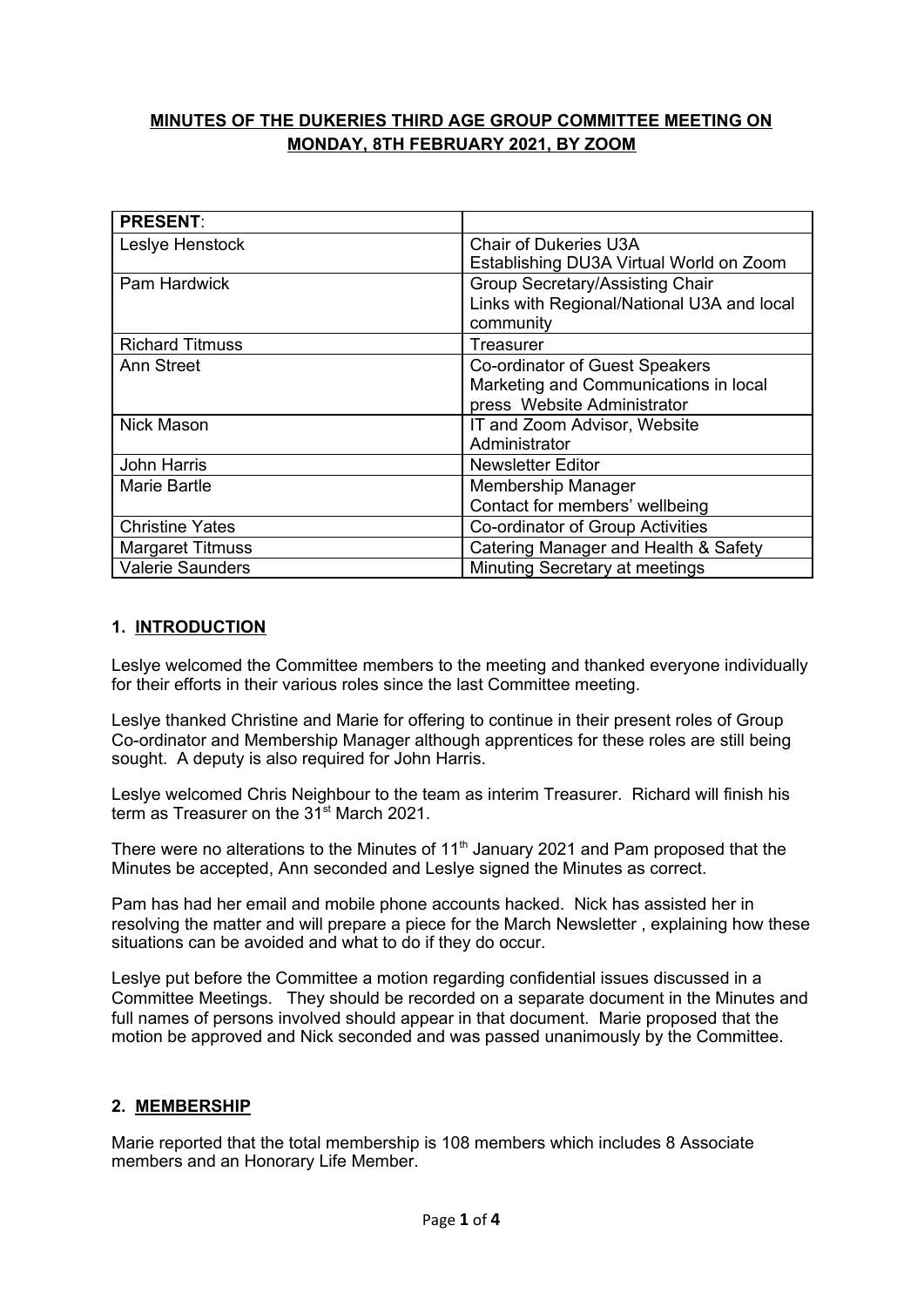Leslye thanked Marie for sending a "get well" card on behalf of the Du3a to Ann Young who is ill in hospital.

There was a discussion regarding membership fees for new members joining from 1st April 2021. It was decided that Leslye would look at the fees being charged by other U3As for a full year and a half year and then a decision could be made at the next meeting.

Any changes in members fees, and the wording of the Constitution, needs to be approved at the AGM in May.

Adverts for the AGM need to appear in the March and April Edition of the Newsletter.

# **3. BRANDING/PUBLICITY/MARKETING**

#### Branding

Ann has booked speakers for the Members' Meetings up to June of this year.

She has been busy rebranding the Du3a website and Leslye commented that she would like the opportunity of liaising with her as she also has a few ideas regarding the website. She would also like the Chair's letter, which goes in the Newsletter each month, to appear on the website. John said that this did normally happen and it was an oversight that it did not in the December/January issue.

It was decided that Ann's email address should also appear on the website as she is the point of contact for Speakers. Leslye suggested that Ann has a separate Dukeries email address rather than using her private one.

Andrew Young has now stepped down from operating the Facebook page and Nick Mason, Ann Street and John Harris will all have full access to the Du3a website. Nick is now the Administrator of the website.

The question of rebranding the members' name badges was raised for such time as we begin to meet in the Jubilee Hall again. It was decided that Leslye and Marie would discuss the possibilities for re-designing the badges.

The issue of Data Protection was raised with regard to members' registration forms and the taking of photographs at group activities and screen shots on Zoom. The general view was that Group Leaders, and anyone taking photographs, should politely ask if members want to be included in the photograph and any member not wishing to appear in photographs should make group leaders aware at the beginning of activities.

#### **Marketing**

Ann reported that she will be attending another Publicity Meeting next week.

Ann had also found a general U3A promotional leaflet which can be customised for other U3A Groups. Leslye said that she would like to have some new leaflets printed for when shops and restaurants open again. She would like to target Edwinstowe as an area for possible new members. She has already been in touch with the owner of a new restaurant in Edwinstowe called "Smoke and Ice" in the hope that we could advertise in his establishment.

Leslye said that the new local (internet only) radio station, Bowe Radio, is operating 24 hours a day and is very good. She thought that we could send one or two items per week to them in order to raise our profile in the area.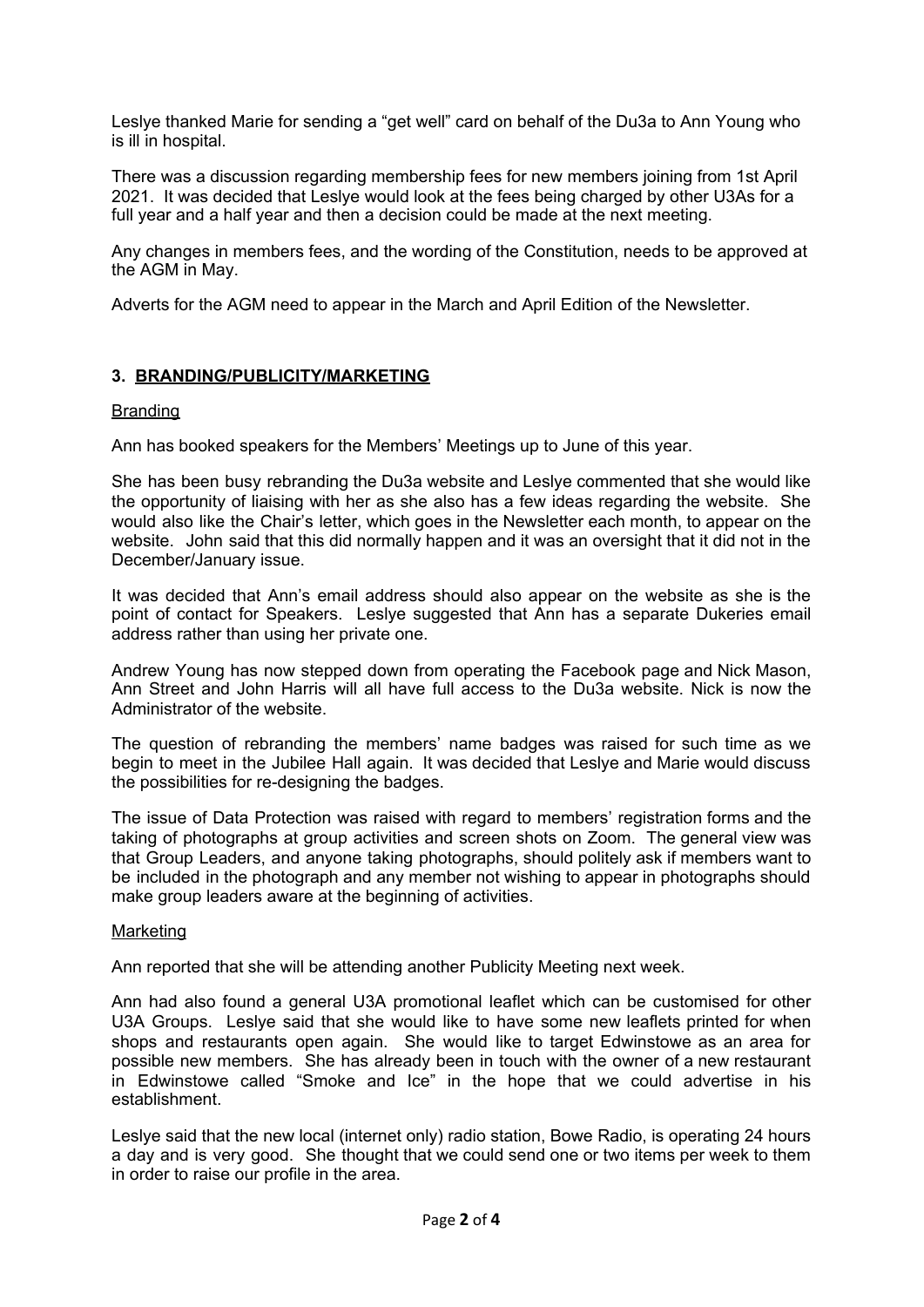Leslye reported that Newark and Sherwood District Council are to begin operating their own lottery and local community projects will benefit from this. She wondered if we could put a link to the lottery in the Newsletter.

She said that it was also possible to get funding grants for advertising material through community links projects.

### **4. ACTIVITY GROUPS**

Christine has been in touch with Group Leaders, either by email or phone, as to whether they are prepared to run their groups on Zoom. She has not received any replies as yet.

Leslye said that we need new leaders for the History Group, Birdwatching Group, and Wine Group.

Leslye asked Christine to make a new list of Activity Groups.

Sharon Pinkett and Patti Bell are launching a new Zoom Activity Group called "The All Sorts Club" on Tuesday, 16<sup>th</sup> February. This was advertised in the January Newsletter. Leslye apologised to Christine for forgetting to let her know.

# **5. TREASURER'S REPORT**

Richard had already submitted copies of the Treasurer's Report for January 2021 to the Committee. He reported that he has now transferred the money from the defunct History Group account into the Du3a current account.

Leslye questioned the status of the undebited banking amount of £60 on the Accounts. Richard said that this was a cheque paid to the caretaker of Wellow Hall which remained uncashed. He has received no documentation from the caretaker and said that the time limit on the cheque would soon be running out.

There have still been issues for some of the signatories on the bank account when trying to log in and Richard said that he would try to resolve these.

Leslye proposed the motion that Chris Neighbour will take over as interim Treasurer on 1<sup>st</sup> April when Richard's term ends on 31<sup>st</sup> March, Marie seconded this and the motion was carried.

Richard will arrange for Chris' name (Philip Christopher Neighbour) to be added to the list of signatories on the Nat West bank account and the removal of his own name from 1<sup>st</sup> April.

Richard and Chris will liaise meantime to ensure a smooth transition on the 1<sup>st</sup> April.

### **6. CONSTITUTION**

At the last Committee Meeting it was agreed that our Constitution should be examined and updated if necessary. The Committee were asked to read through the Constitution and report any issues that should be updated or changed.

Several points were raised by members of the Committee and it was agreed that Leslye and a small group from the Committee would form a sub-committee to discuss the wording of the constitution and Data Protection in particular. Any changes to the Constitution would have